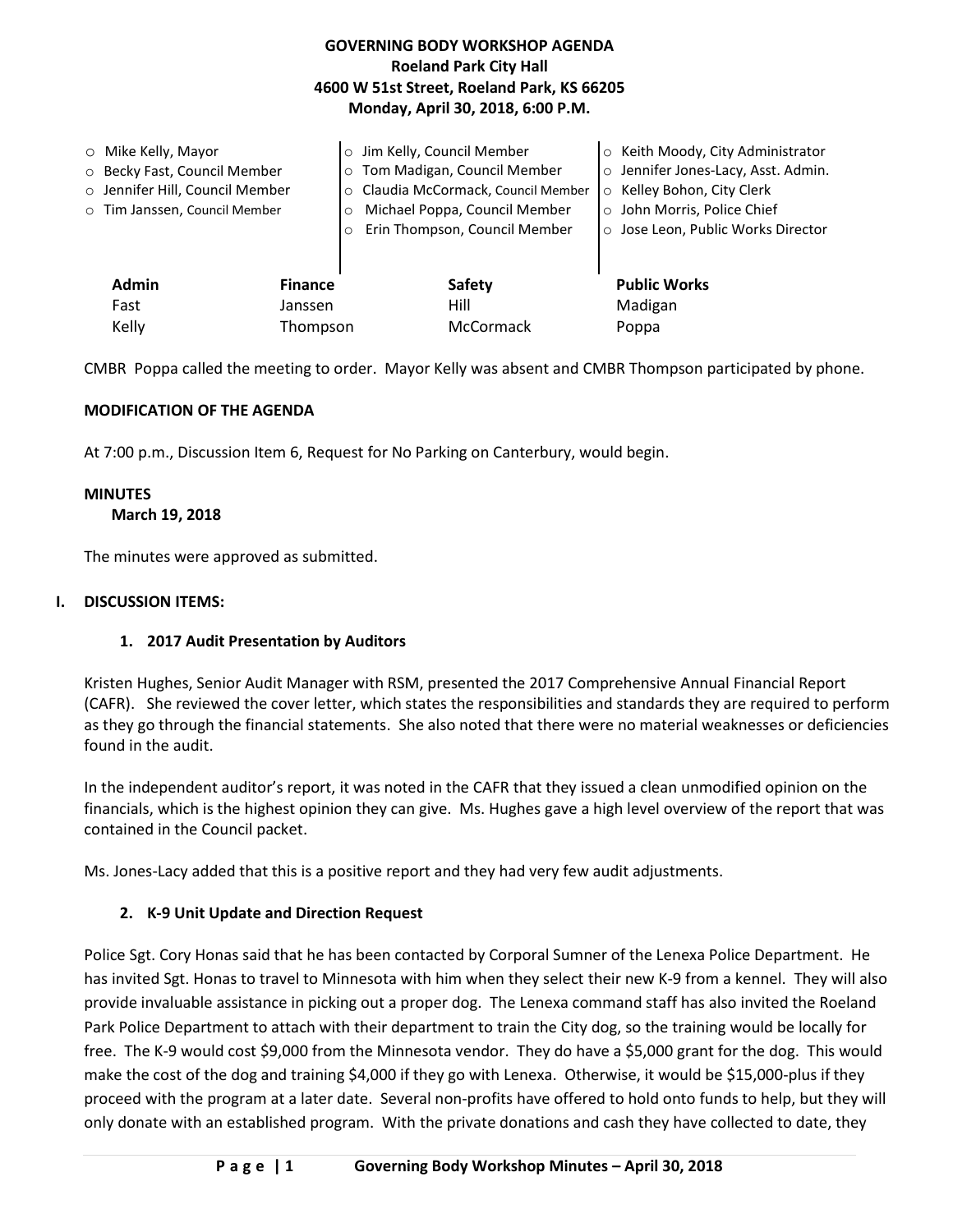have enough to purchase the dog, begin training and purchase equipment. They are still three months out before the dog is fully deployable and they will continue fundraising during that time. Right now, they are able to fund this with no taxpayer dollars.

CMBR Poppa thanked Sgt. Honas for the time and effort he and the Police Department have put into establishing this program for Roeland Park.

This item will be forwarded to the May 21, 2018, Consent Agenda.

# **3. Review Primary Revenues, Reserves, Debt & Personnel Costs**

Ms. Jones-Lacy presented a graph to represent the percentages of all the revenues coming into the city, with the largest being sales tax at 38 percent. This includes TDDs, CIDs as well as all of the sales taxes that go into the infrastructure funds and Community Center Fund. The graphs were followed up with specific dollar amounts from those revenue sources noting that \$3,811,433 in sales tax revenue as the largest source of income to Roeland Park.

CMBR Janssen asked what would be an example of an "other" revenue source. Ms. Jones-Lacy said some examples would be rent revenue, reimbursed expenses and grant revenues as well as additional sources and she could provide a detailed list if requested.

With respect to sales tax revenue, they have begun receiving the County Courthouse Sales Tax and are anticipating \$154,000 annually for ten years. Overall, sales taxes have averaged a four percent annual increase since 2009.

Real estate property taxes are the second largest generator of revenue for the City. Taxes have had an average growth of 8 percent since 2009. For projections, they have conservatively assumed a 4 percent growth.

Ms. Jones-Lacy said with the state cap on property taxes she anticipates reducing the mill levy 1.5 percent. City Administrator Moody said as the mill levy is lowered it will impact future years and will reflect a lower point of growth.

Ms. Jones-Lacy showed a chart that reflects the taxes generated on the average single family home in Johnson County contrasted with the mill rate. Roeland Park is in the middle with taxes generated on the average of \$688 for a single-family home.

Ms. Jones-Lacy then provided some information on the "Dark Store Theory," which has become a hot topic in Kansas. This is a method that big boxes are using to appeal their taxes. They are requesting that their tax comparables be compared with vacant store buildings. Currently Johnson County uses a market rent method. This is a cause of concern for Roeland Park as they happen to have four big box stores, CVS, Walgreens, Lowe's and Walmart, that are all currently under appeal. If approved, the appraiser's office has estimated a 30 percent assessed valuation loss and then a 10 percent loss for other retailers that are not using this method to appeal. If the appeal is successful, the loss would amount to about \$137,000.

Franchise Fees are also one of the City's larger revenue generators and accounts for 10 percent of the General Fund and 5 percent of all funds. Since 2008, franchise fees have remained relatively stable, even though year to year they vary greatly. For 2018, there is an assumption of a 2 percent growth for the next three years and is the largest franchise fee revenue generator. Gas prices are highly volatile and have an assumption of 1 percent annual increase over the next three years.

Ms. Jones-Lacy also reviewed court revenues, which have decreased due to various factors such as a reduced fee structure and staffing. They are, however, projecting a 1 percent increase for 2019.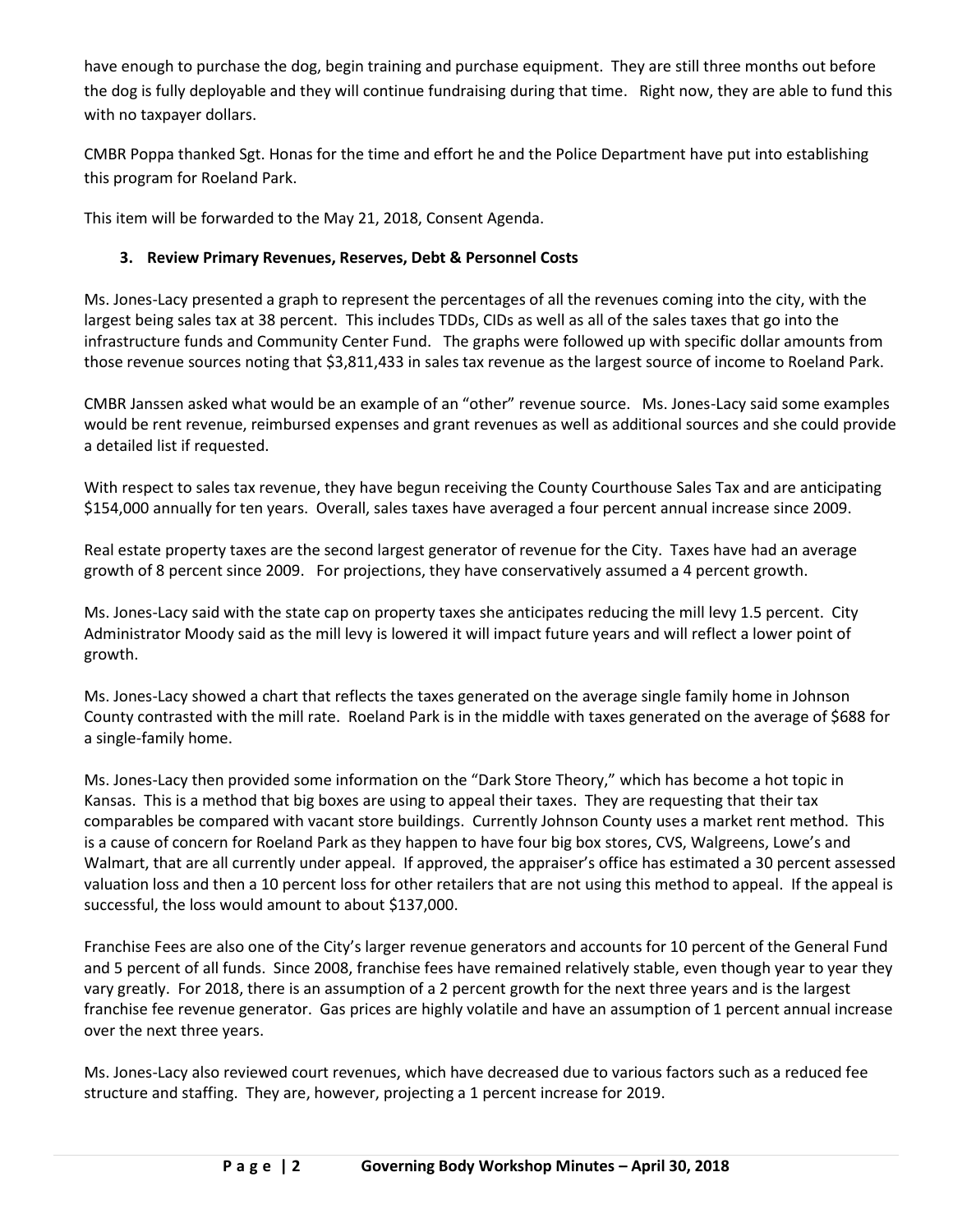The Reserves and Outstanding Debt funds chart included the TIF funds and development incentive funds that are planned to be used by the City to fund stormwater improvements, streets, ADA improvements, some debt service, et cetera. Capital funds are used for equipment replacement and infrastructure. Also included were General Fund and Debt Service funds. Revenues to the fund include the ½-cent sales tax, property taxes, special assessments and intergovernmental funds.

Roeland Park Debt Services for the years 2018-2025 continue to reflect a quickly decreasing debt liability for the City.

The Special Street Fund will be used for much of Roe 2020 and other CARS projects.

The Community Center Fund has a 1/8th cent sales tax and generates about \$202,000 annually. In 2016, monies were shifted for equipment replacement and HVAC into the Equipment Reserve Fund. Now, all monies collected and paid for from the Community Center are in this one fund.

Ms. Jones-Lacy directed the Governing Body to the current and past balances for the Special Infrastructure Fund and the Equipment & Building Reserve Fund.

The TIF-1 Fund includes Walmart, Lowe's, the Bella Roe Shopping Center and the Roeland Park Shopping Center. Their primary sources come from Bella Roe at almost \$600,000 and the Roeland Park Shopping Center is approximately \$450,000. Earlier in 2018, the City paid off all of the debt service payments and retired it early. Now, they are planning to pay for some roadway and infrastructure improvements in that area.

No monies have been spent from the CID fund. The applicant applied for this CID because they believed that Walmart was leaving and wanted to have some money to be able to redevelop the shopping center. This has generated a lot of money since Walmart has not left. The fund will max out at \$3 million and is expected to reach that amount in 2019 at which point the funds will stop being collected. The funding is limited to parking and building renovations. The CID documents could be amended to use the funds in different ways and City Administrator Moody is investigating those options.

Ms. Jones-Lacy also provided an overview of the TIF-2 and TIF-3 balances.

# *(At 7:00 p.m., the Governing Body switched their conversation to Discussion Item 6.)*

City Administrator Moody discussed the Proposed Salary/Benefit Budgets. For the 2019 budget, there is a 4 percent pay increase as a proposed starting point and he outlined his calculations for reaching that number. Johnson County communities are projecting between 3 and 5 percent increases for 2019.

For 2019, Mr. Moody proposed a \$100 increase for individual high deductible plans and a \$200 increase for dependent high deductible plans as those plans provide the most cost effective insurance for the City.

The merit increase would be reflected in the wages/salaries line item and the increase in the HSA contribution would be reflected in the cost of insurance.

CMBR Fast said she would like to know what other cities are giving in pay increases. Ones she had spoken with were not over 3 percent. The state of Kansas last year got a 2.5 percent and many are not getting an increase this year. She felt that 4.5 percent is huge increase.

City Administrator Moody said he could get the information on what other cities are paying in increases for 2019 and the City's history of increases is available.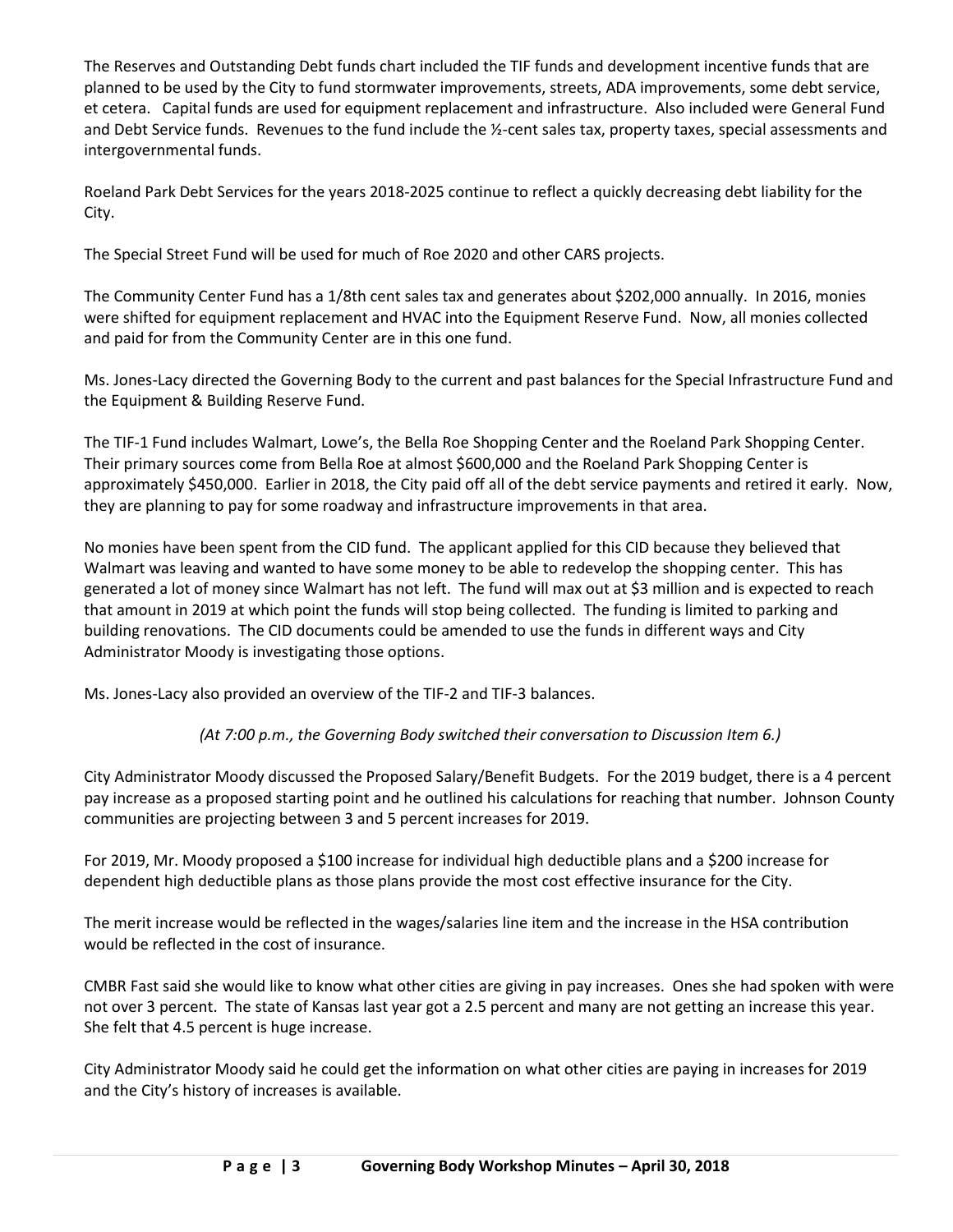CMBR Madigan said that with the increased property taxes this increase will cost the citizens even more to give a 4.5 percent raise across the board. He said they need to realize they are not a big city and they cannot compete with Lenexa, Olathe and Mission Hills.

City Administrator Moody said by proposing 4.5 percent they are maintaining the ground that they have made to retain good employees. By not staying competitive you run the risk of losing staff and all the training and experience that has been invested in them.

CMBR Hill said her company is about to lose her because she has not had a pay increase. She supports the increase that Mr. Moody is proposing as he has always been financially conservative.

CMBR Madigan said in 2010 the City took a downturn and the Council took a cut in pay and staff did not receive any pay increases. Since Mr. Moody has been with the City he has worked to rectify that situation. He also said they should look at salary employees differently than non-exempt employees.

CMBR Fast said that the admin department has seen significant pay raises while the hourly employees have not. She would completely support the 4 percent to the hourly employees. She asked if they could do 5 percent for hourly employees and 3 percent for administration.

City Administrator Moody said it is the Governing Body's choice on pay raises. He encouraged them to look at how the current employees' pay compares to their comparable counterparts in other cities.

CMBR Kelly said he would hold off on his opinion until he sees the actual budget. He said he has heard and understands the justifications for the increase.

Discussion on this item will continue at the next Workshop.

## **4. 1st Quarter Safety Statistics**

Police Chief Morris provided statistics for January through March of 2018. There were 188 incidents in the first quarter. There were 66 arrests and 57 of those were adults and 9 were juveniles. There were 22 accidents in Roeland Park. The department also issued 479 citations and 98 warnings. The incidents continue to occur in about the same areas as they have experienced in previous months. Chief said they have between 60 to 65 percent clearance rates for their cases this year.

CMBR Fast said she had spoken to Alan from Lowe's who talked her into supporting the K-9 program. What concerned her is that Lowe's is a Level 5 because of the level of crime. Chief Morris said that level is based on Lowe's company policy on how many offenses they have and their shrinkage and how many cases they're able to file.

CMBR Kelly asked if there were more citations in one area than another. Chief Morris said a lot are obviously in school zones in the mornings and afternoons. He said they do not target any one street but go by what the traffic flow is. However, he did say there are a lot of complaints on Buena Vista, some on Nall and Roe as well as  $54<sup>th</sup>$ Street.

CMBR Poppa thanked Chief Morris for his report.

Chief Morris told everyone to stay safe and make it home.

## **5. CARS Program 5-Year Projection**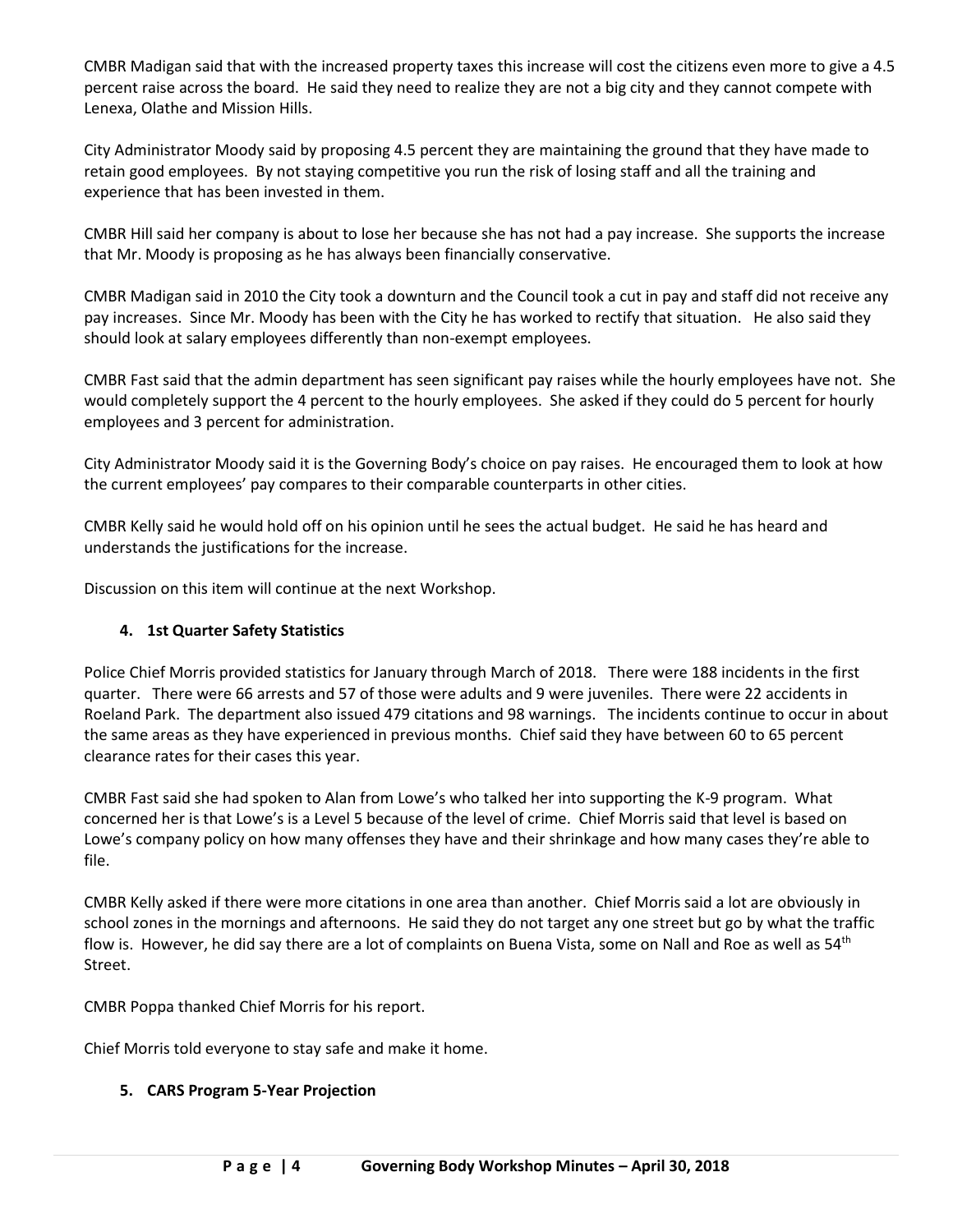Public Works Director Leon presented the annual 5-year projection of the CARS program that gives the Governing Body an idea of what larger street maintenance projects they are doing. All of the proposed projects are in the CIP. In years 2021 and 2023, there are two projects that will be led by the City of Fairway.

According to the CARS Program criteria, these projects need to be approved by resolution to be approved at the next Council meeting.

There was unanimous agreement to move this forward to the Consent Agenda.

# **6. Request for No Parking on Canterbury between 47th Street and 48th Street – 7:00 p.m.**

City CMBR Poppa said the residents who lived in this area were invited by mail to speak on this item.

City Administrator Moody said this matter was brought to their attention by a request from a resident from this section of Canterbury. As far as staff is concerned, they view on-street limitations as generally good. It provides for a safer street. It makes it easier for Public Works to do maintenance including snow removal and repairs. This also would affect property owners adjacent to the street and, therefore, opinions will vary.

(CMBR Janssen left the meeting)

## *Public Comment:*

**JAMES CURTRIGHT** (4749 Canterbury) Mr. Curtright spoke to the difficulty of emergency services being able to get down the street. He said the parking problem has been since Taco Republic opened up around the corner. He felt this was a serious safety issue and the restaurant should provide parking elsewhere.

**MS. GIANAKON** (4729 Canterbury) Ms. Gianakon said there are four elderly couples on their street. She also agreed that an ambulance would not be able to get down the street. She said there are also a lot of trash, cigarette butts and bottles. She also is not able to have family park when they visit. She said there is a lot of traffic from Taco Republic especially on the weekends.

**LARRY BODINSON** (4728 Canterbury) Mr. Bodinson said the lack of planning by Taco Republic is not his fault and most restaurants plan for an adequate amount of parking. He also echoed comments that it is not possible to get emergency vehicles down the street. Mr. Bodinson also expressed concerns with the adding of another restaurant on the Roeland Park side of 47th and Mission.

**RICHARD WEBER** (4703 Delmar) Mr. Weber has spoken with Ms. Jones-Lacy and Chief Morris about his problem. His neighbor stores three cars behind his driveway that blocks his view backing out of his drive. They park on the leaves when they're in the street for pickup. The neighbor's on-street parking causes difficulty for school buses, trash trucks and snow plows. He requested there be no parking from 47th Terrace to 47th Street on both sides of the street.

CMBR Poppa asked for staff's opinion on these street parking issues. City Administrator Moody said parking could be restricted on one or both sides. He said parking could be restricted for certain days or times and there are a variety of approaches they could take. He recommended asking the residents what they would like to see.

CMBR Madigan asked what had been done in the past. The residents commented that there were no parking signs on one side of the street.

City Administrator Moody said they have put up temporary no parking signs by order of the police chief.

CMBR Thompson asked if Chief Morris shared the concerns of the residents about public safety vehicles and asked for his opinion.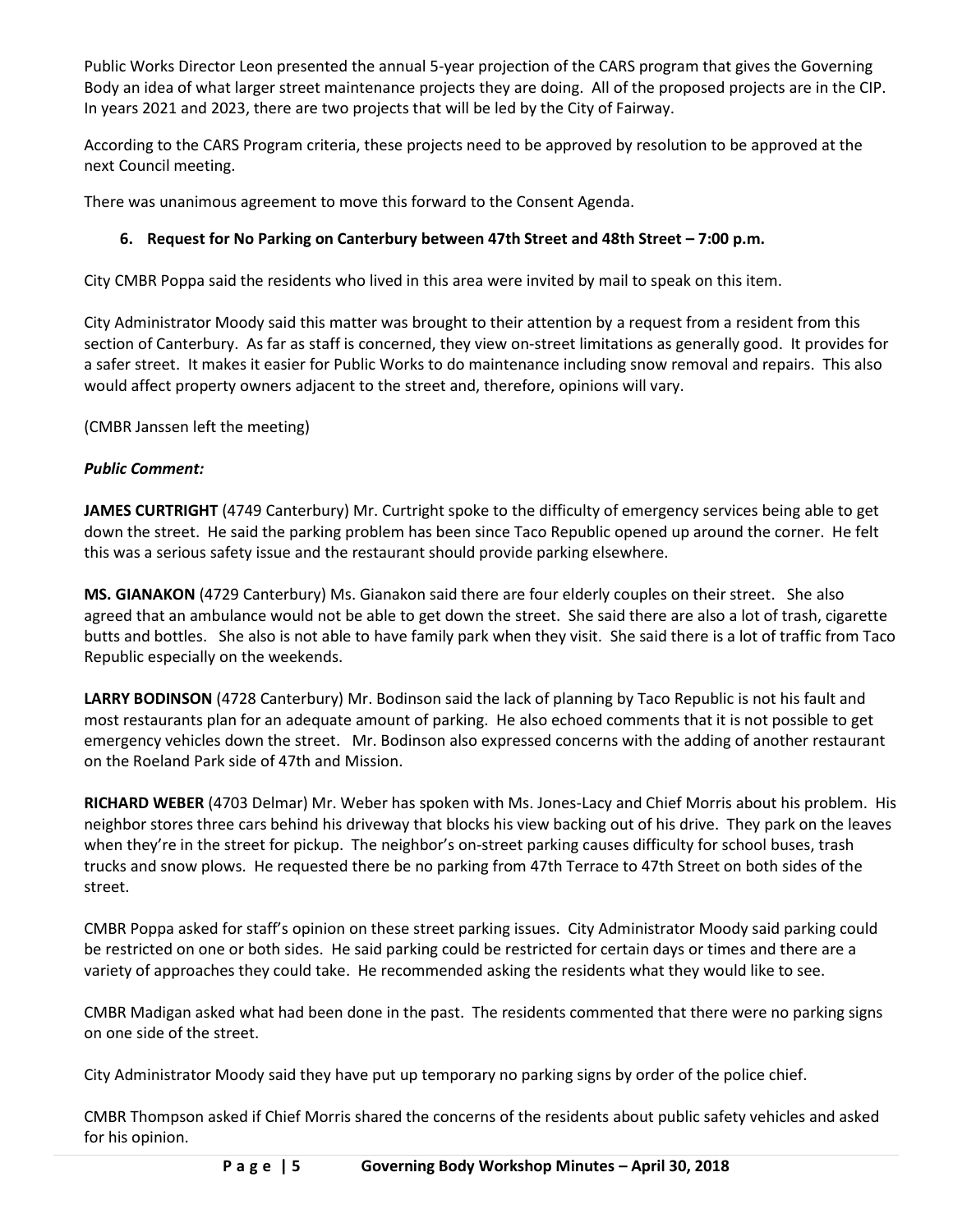Chief Morris said he has not been made aware that any vehicles were not able to go through and this is the first time he has heard about this issue. He would have to be notified by the Fire Department in such an instance. He added that when Taco Republic first started having parking problems they were asked to assist residents and they put up temporary no parking signs up. It was hard to enforce because residents park on the street and would have to receive a ticket, so they looked for voluntary compliance and it seemed to work somewhat. They do have to provide a notice and a sticker and there's a 72 hours wait period for a tow. The problem does not stop until fines are issued.

CMBR Madigan said the City is lacking for an ordinance for a short-term no parking sign. Chief Morris said he has the authority to put out temporary no parking signs.

CMBR McCormack said her first inclination is to restrict all parking on one side of the street and send in the mail two parking passes for residents to put on their windshield to park on the street.

Chief Morris said with regard to the parking concern on Delmar, the person who parks on the street lives in Wyandotte County. They have added a no parking sign. He said if they add a sign stating towing is strictly enforced, then they can take the action.

CMBR Poppa said he appreciated the concerns on Delmar and will get to those but would prefer to restrict the conversation to Canterbury.

CMBR Hill said they need to recognize this as a problem due to the businesses in the location. She believes that parking on the east side of the road would be beneficial as well as parking passes for City residents.

CMBR Kelly said the street is narrow and there are no sidewalks. He said they need to give tools to create an ordinance to the staff.

CMBR Fast said limiting parking to two vehicles per household and parking on only one side of the street would create a competition issue.

Mr. Curtright said a one-way street will not work.

(Break in Recording)

Public Works Director Leon said complete street work and sidewalks are planned for the area in 2021. They have not discussed widening the street.

CMBR Madigan said they need to give the Police Department the ability to start towing cars away that are not supposed to be there.

CMBR Fast said if they are recommending parking on one side of the street, she would like for a postcard to be sent so residents can go online to give their feedback.

CMBR Poppa read into the record a letter from CMBR Hill to residents on Canterbury notifying them of the meeting.

CMBR Poppa recommended that they send letters soliciting additional feedback and options from the residents for a later discussion by the Governing Body. He would also like to include the situation on Delmar in that discussion.

There was unanimous consent to do this.

Resident Mike Hickey suggested sending a self-addressed return postcard with the options.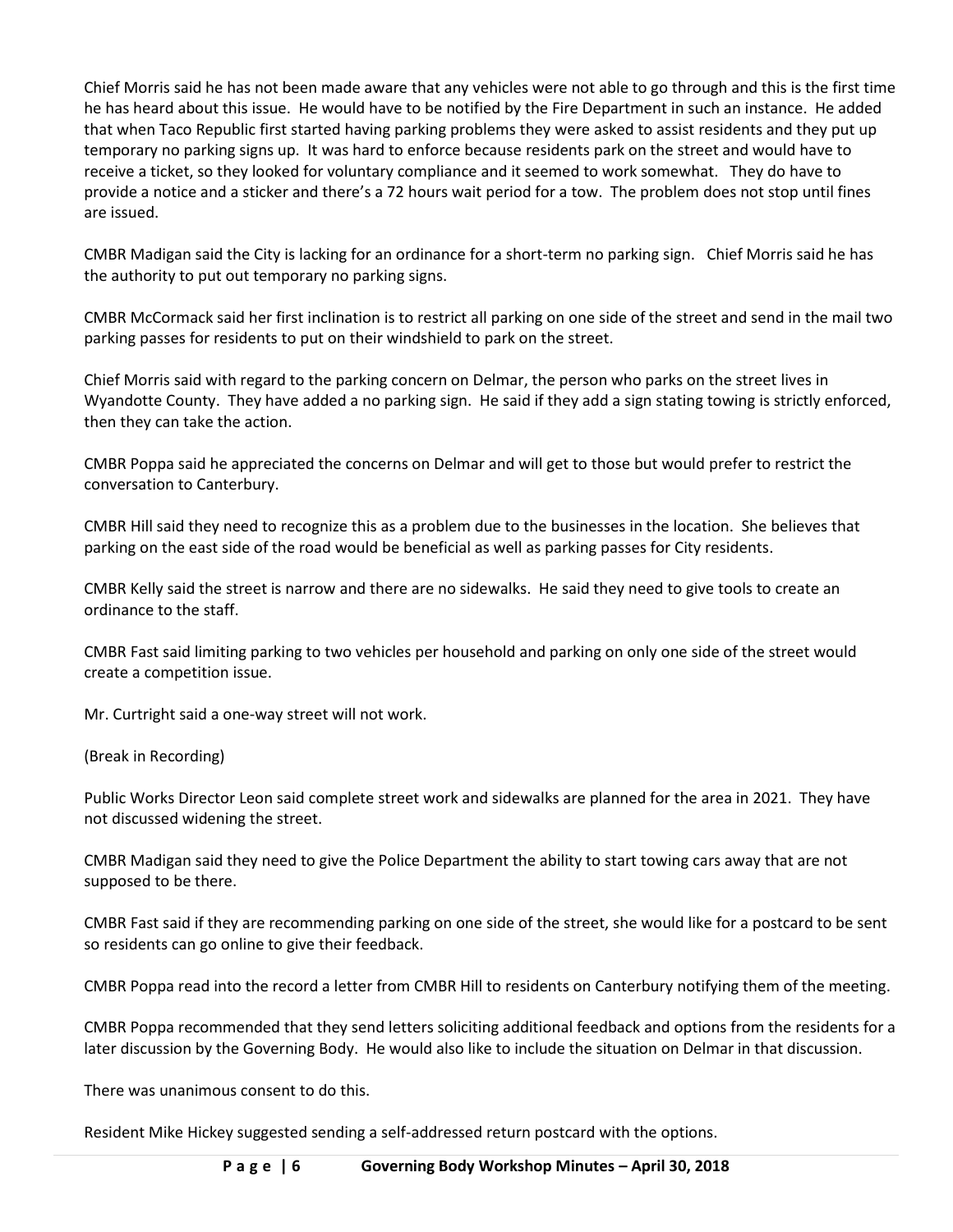Chief Morris said Larry Bodinson the block captain for that and is a good resource should they need that contact.

This item will be discussed again at the May 21 Workshop.

*(The discussion continued on Item Number 3)*

## **7. Discuss Planning Sustainable Places Grant Application**

City Administrator Moody said this is a transportation-related grant program, so it has to tie into it what the implications would be on traffic. He believes there is potential to get some planning done on prospects for redevelopment with this grant. The deadline is June 22nd and there is a minimum of a 20 percent match of funds that would be required from the City. Before he would complete an application, Mr. Moody would want the Council's support because the City would have to commit money to the project.

CMBR McCormack asked what his thoughts were on a project. City Administrator Moody said Roe Boulevard, the Walmart area and the houses along Johnson Drive are three areas that have been discussed as prospects for redevelopment.

CMBR McCormack said she would be motivated to look at the housing on Johnson Drive as there is a potential for redevelopment and it is getting some attention, so she would like to see that area studied.

CMBR Fast agreed with that suggestion.

There was general consensus for staff to look into this application further.

## **8. Review Draft Design for Website**

City Clerk Bohon provided the second draft of the website for review by the Governing Body. The biggest concern they have is the color palette, which looks kind of dark. Ms. Bohon provided lighter versions of the colors and asked for the Council's opinion.

CMBR Kelly said his concern with the brighter palette is it might wash out some of the lettering. He felt the adopted colors were easier to read against the white lettering.

CMBR Madigan said the first rendition was dark and did not catch the eye. He said he supported anything that would lighten up their colors.

CMBR Poppa said this rendition is 100 percent better than the current website and thanked staff for working with CivicPlus to bring this to them. He said it looks amazing as-is but knows it can be made better.

CMBR McCormack said the yellow does not fit with the aesthetics of the earth tones.

CMBR Hill was concerned about the cost that Vireo would charge them to swap out the colors and asked how much more work staff would anticipate this to be. She also wanted to address the clip art Roeland Park logo at the top left.

City Clerk Bohon said she wanted to have it larger and fit inside the top banner with a possible gray color.

Mr. Moody did not feel it would be much of an expense to have Vireo change out the color palette.

CMBR Hill said as is it doesn't stand out that this is Roeland Park's website. She wants to know this when she first looks at the page not at the bottom.